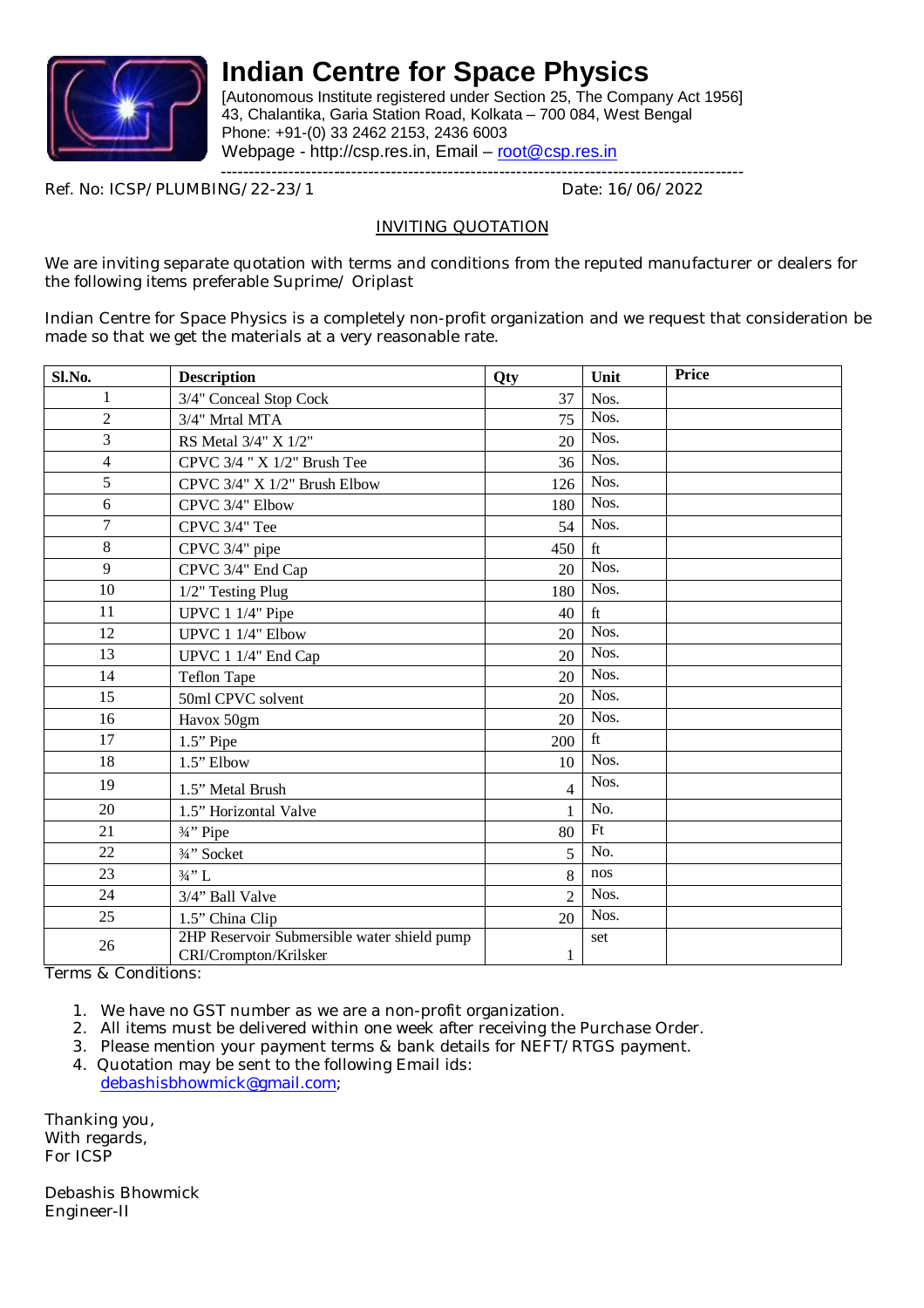

[Autonomous Institute registered under Section 25, The Company Act 1956] 43, Chalantika, Garia Station Road, Kolkata – 700 084, West Bengal Phone: +91-(0) 33 2462 2153, 2436 6003 Webpage - http://csp.res.in, Email – root@csp.res.in

--------------------------------------------------------------------------------------------

Ref. No: ICSP/ELECTRICAL/22-23/1 Date: 16/06/2022

#### INVITING QUOTATION

We are inviting separate quotation with terms and conditions from the reputed manufacturer or dealers for the following items:

Indian Centre for Space Physics is a completely non-profit organization and we request that consideration be made so that we get the materials at a very reasonable rate.

| Sl.No.          | <b>Description</b>                            | Qty             | Unit | <b>Price</b> |
|-----------------|-----------------------------------------------|-----------------|------|--------------|
| 1               | 6 Sq. mm flexible wire Finolex/ equivalent    | $\overline{18}$ | Coil |              |
| $\overline{2}$  | 4 Sq. mm flexible wire Finolex/equivalent     | 18              | Coil |              |
| $\overline{3}$  | 2.5 Sq. mm flexible wire Finolex/equivalent   | $\overline{25}$ | Coil |              |
| $\overline{4}$  | 1.5 Sq. mm flexible wire Finolex/equivalent   | 24              | Coil |              |
| 5               | 1 Sq. mm flexible wire Finolex/equivalent     | 30              | Coil |              |
| $6\,$           | 0.75 Sq. mm flexible wire Finolex/ equivalent | 10              | Coil |              |
| $\overline{7}$  | 8 Module conceal box Havells/ equivalent      | $\overline{4}$  | Nos. |              |
| $\overline{8}$  | 6 Module conceal box Havells/ equivalent      | 65              | Nos. |              |
| $\overline{9}$  | 4 Module conceal box Havells/ equivalent      | $\overline{4}$  | Nos. |              |
| 10              | 3 Module conceal box Havells/ equivalent      | 30              | Nos. |              |
| 11              | 2 Module conceal box Havells/ equivalent      | 64              | Nos. |              |
| 12              | SPN 16 Way DB Havells/ equivalent             | 4               | Nos. |              |
| $\overline{13}$ | SPN 12 Way DB Havells/ equivalent             | 4               | Nos. |              |
| 13              | SPN 8 Way DB Havells/equivalent               | $\overline{2}$  | Nos. |              |
| 14              | 8 Module Plate Havells/ equivalent            | 40              | Nos. |              |
| $\overline{15}$ | 6 Module Plate Havells/ equivalent            | 80              | Nos. |              |
| $\overline{16}$ | 4 Module Plate Havells/ equivalent            | 16              | Nos. |              |
| $\overline{17}$ | 3 Module Plate Havells/ equivalent            | 120             | Nos. |              |
| $\overline{18}$ | 2 Module Plate Havells/ equivalent            | 120             | Nos. |              |
| 19              | 15A Modular Switch Havells/ equivalent        | 200             | Nos. |              |
| 20              | 5A Modular Switch Havells/ equivalent         | 400             | Nos. |              |
| 21              | 15A Modular Socket Havells/ equivalent        | 200             | Nos. |              |
| $\overline{22}$ | 5A Modular Socket Havells/ equivalent         | 130             | Nos. |              |
| 23              | Modular Fan Regulator Havells/equivalent      | 50              | Nos. |              |
| 24              | Modular Telephone socket Havells/equivalent   | 36              | Nos. |              |
| 25              | Modular CAT6 socket Havells/ equivalent       | $\overline{36}$ | Nos. |              |
| 26              | 6A SP MCB Havells/equivalent                  | 75              | nos  |              |
| 27              | 25A SM MCB Havells/equivalent                 | 75              | nos  |              |
| 28              | 40A DP MCB Havells/equivalent                 | 8               | nos  |              |
| 29              | 63A Main switch                               | 1               | No.  |              |

Terms & Conditions:

- 1. We have no GST number as we are a non-profit organization.
- 2. All items must be delivered within one week after receiving the Purchase Order.
- 3. Please mention your payment terms & bank details for NEFT/RTGS payment.
- 4. Quotation may be sent to the following Email ids: debashisbhowmick@gmail.com;

Thanking you, With regards, For ICSP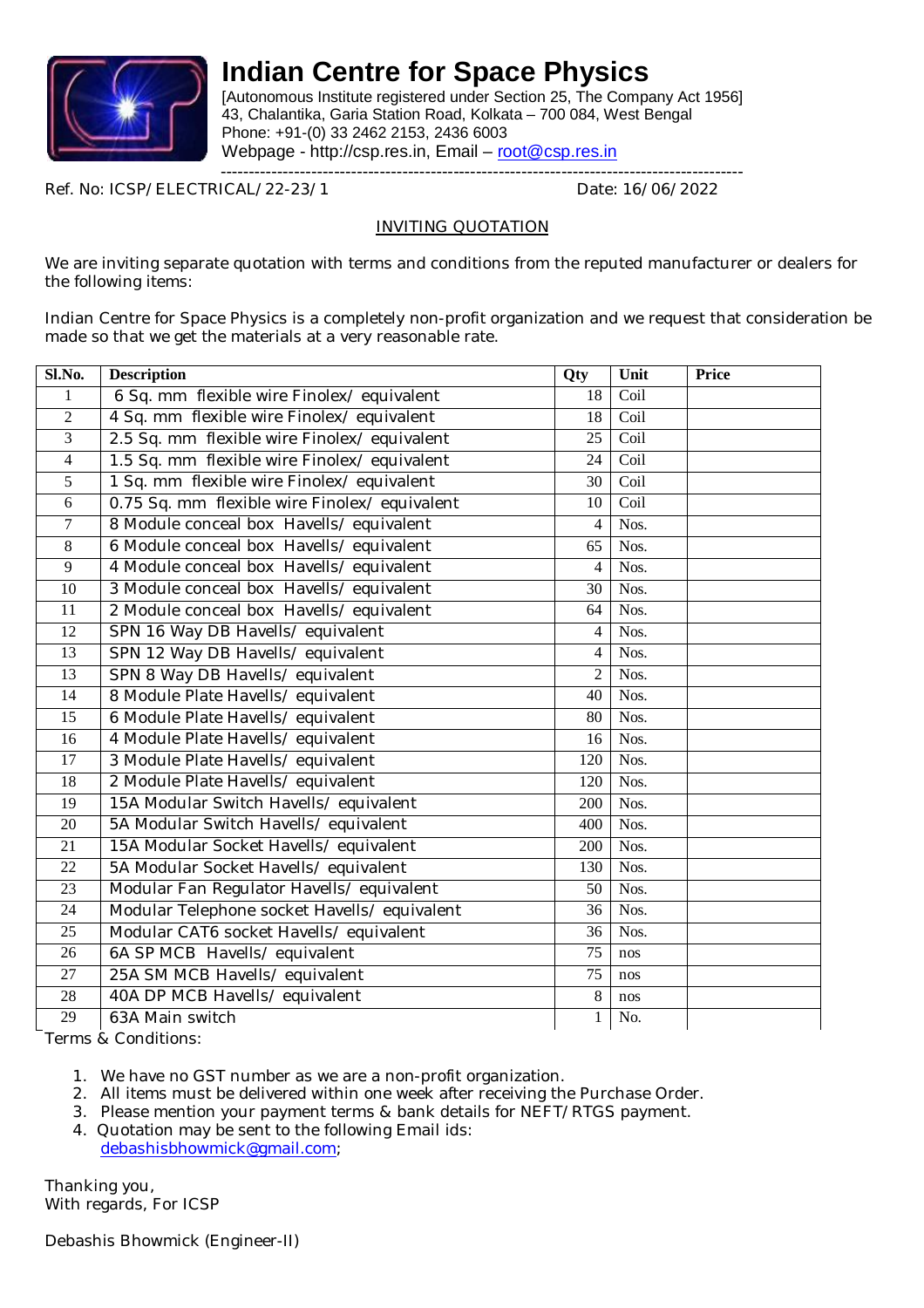

[Autonomous Institute registered under Section 25, The Company Act 1956] 43, Chalantika, Garia Station Road, Kolkata – 700 084, West Bengal Phone: +91-(0) 33 2462 2153, 2436 6003 Webpage - http://csp.res.in, Email – root@csp.res.in

--------------------------------------------------------------------------------------------

Ref. No: ICSP/Plumbing/22-23/2 Date: 16/06/2022

### INVITING QUOTATION

We are inviting separate quotation with terms and conditions from the reputed contractor for conceal plumbing work for our G+4 hostel building at 466 Borakhola, Nitai Nagar, Singhabari campus, Kolkata -70099 for the following items:

Indian Centre for Space Physics is a completely non-profit organization and we request that consideration be made so that we get the Labour Charges at a very reasonable rate.

| SI.No | Description                                                                                                                              | <b>Qty</b>  | Price |
|-------|------------------------------------------------------------------------------------------------------------------------------------------|-------------|-------|
|       | Conceal Bathroom Work with wall cutting,<br>fixing pipes, sockets, Elbow, Tee, Conceal<br>stop cock, MTA, FTA etc and as per<br>drawing. | 18 bathroom |       |
|       | Outside Plumbing Work including Pith as<br>require and as per drawings                                                                   | 18 bathroom |       |
|       | Bathroom fittings (commode, Basins, Bib<br>cock, pillar cock, angle cock etc)                                                            | 18 bathroom |       |

Terms & Conditions:

- 1. We have no GST number as we are a non-profit organization.
- 2. All items must be started within one week after receiving the Purchase Order.
- 3. Please mention your payment terms & bank details for NEFT/RTGS payment.
- 4. Quotation may be sent to the following Email ids: debashisbhowmick@gmail.com;

Thanking you, With regards, For ICSP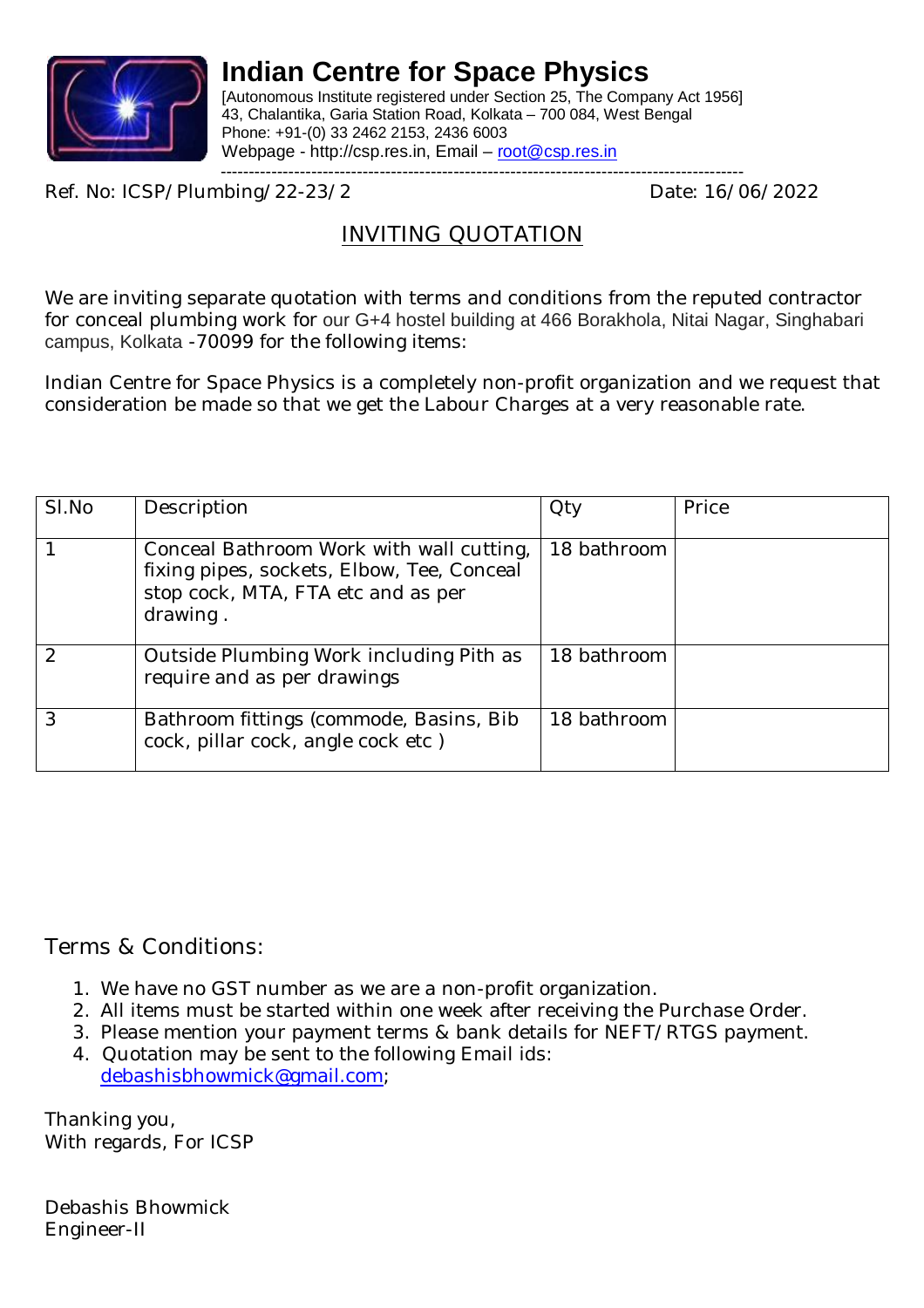

[Autonomous Institute registered under Section 25, The Company Act 1956] 43, Chalantika, Garia Station Road, Kolkata – 700 084, West Bengal Phone: +91-(0) 33 2462 2153, 2436 6003, Webpage - http://csp.res.in, Email - root@csp.res.in

--------------------------------------------------------------------------------------------

Ref. No: ICSP/Paint/22-23/1 Date: 16/06/2022

### INVITING QUOTATION

We are inviting separate quotation with terms and conditions from the reputed manufacturer or dealers for paints for our G+4 hostel building at 466 Borakhola, Nitai Nagar, Singhabari campus, Kolkata -70099 for the following items: Preferable Dulux/Asian Paint/ Berger

Indian Centre for Space Physics is a completely non-profit organization and we request that consideration be made so that we get the materials at a very reasonable rate.

| Sl.No.         | <b>Description</b>                           | Qty | Unit | <b>Price</b> |
|----------------|----------------------------------------------|-----|------|--------------|
|                | Weather Shield Premium Exterior Paint (20Ltr | 25  | Drum |              |
|                | Drum)                                        |     |      |              |
| $\overline{2}$ | Anti Fungal Exterior Primer (20Ltr Drum)     | 15  | Drum |              |
| 3              | Premium Interior Super Cover (20 Ltr Drum)   | 30  | Drum |              |
| $\overline{4}$ | Economy Interior Primer (20 Ltr Drum)        | 42  | Drum |              |
| 5              | <b>Metal Primer</b>                          | 10  | Ltr  |              |
| 6              | Metal Color                                  | 10  | Ltr  |              |
|                | <b>Wooden Primer</b>                         | 10  | Ltr  |              |
| 8              | <b>Wooden Paint</b>                          | 10  | Ltr. |              |

Terms & Conditions:

- 1. We have no GST number as we are a non-profit organization.
- 2. All items must be delivered within one week after receiving the Purchase Order.
- 3. Please mention your payment terms & bank details for NEFT/RTGS payment.
- 4. Quotation may be sent to the following Email id: debashisbhowmick@gmail.com;

Thanking you, For ICSP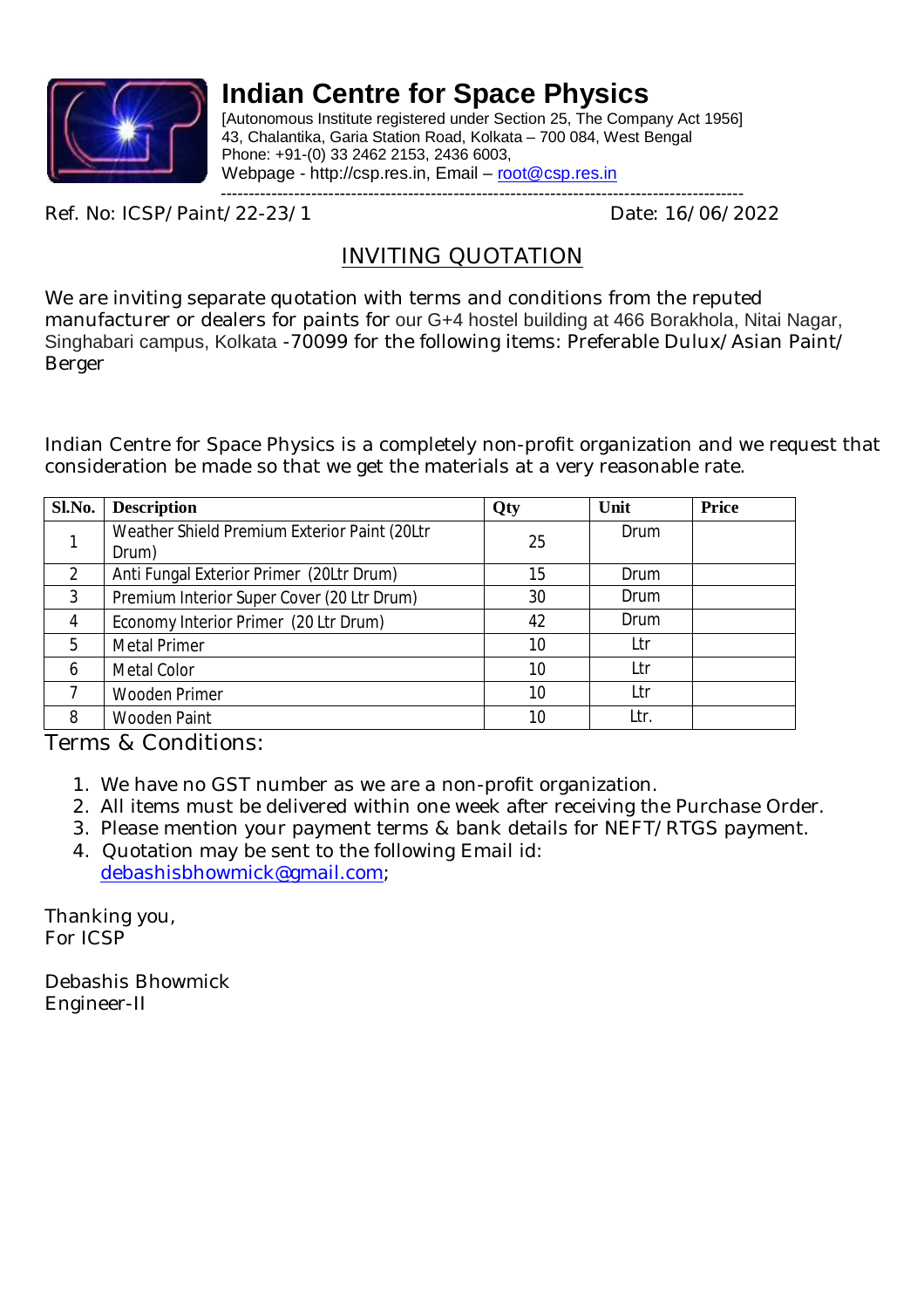

[Autonomous Institute registered under Section 25, The Company Act 1956] 43, Chalantika, Garia Station Road, Kolkata – 700 084, West Bengal Phone: +91-(0) 33 2462 2153, 2436 6003, Webpage - http://csp.res.in, Email – root@csp.res.in --------------------------------------------------------------------------------------------

Ref. No: ICSP/Paint/22-23/2 Date: 16/06/2022

### INVITING QUOTATION

We are inviting separate quotation with terms and conditions from the reputed contractor for paints for our G+4 hostel building at 466 Borakhola, Nitai Nagar, Singhabari campus, Kolkata - 70099 for the following items:

Indian Centre for Space Physics is a completely non-profit organization and we request that consideration be made so that we get the labour charges at a very reasonable rate.

| Sl.No.        | <b>Description</b>                                                                                                                                                                                                         | Qty             | Unit   | <b>Price</b> |
|---------------|----------------------------------------------------------------------------------------------------------------------------------------------------------------------------------------------------------------------------|-----------------|--------|--------------|
|               | Labour Charges with brush, buckets, roller with<br>cleaning and smoothening surface, scaffolding etc<br>for two coats Exterior primer and two coats Paint<br>at exterior surface (Wall, Grill)                             | Approx<br>15000 | Sq Ft. |              |
| $\mathcal{L}$ | Labour Charges with brush, buckets, roller, with<br>cleaning and smoothening surface, scaffolding etc<br>for and two coats interior primer and two coats<br>Paint at interior surface (Wall, Ceiling, Door,<br>Window etc) | Approx<br>58000 | Sq Ft. |              |
|               |                                                                                                                                                                                                                            |                 |        |              |

Terms & Conditions:

- 1. We have no GST number as we are a non-profit organization.
- 2. Work must be Started within one week after receiving the Purchase Order.
- 3. Please mention your payment terms & bank details for NEFT/RTGS payment.
- 4. Payment will be made as per actual measurement
- 5. Quotation may be sent to the following Email id: debashisbhowmick@gmail.com;

Thanking you, For ICSP